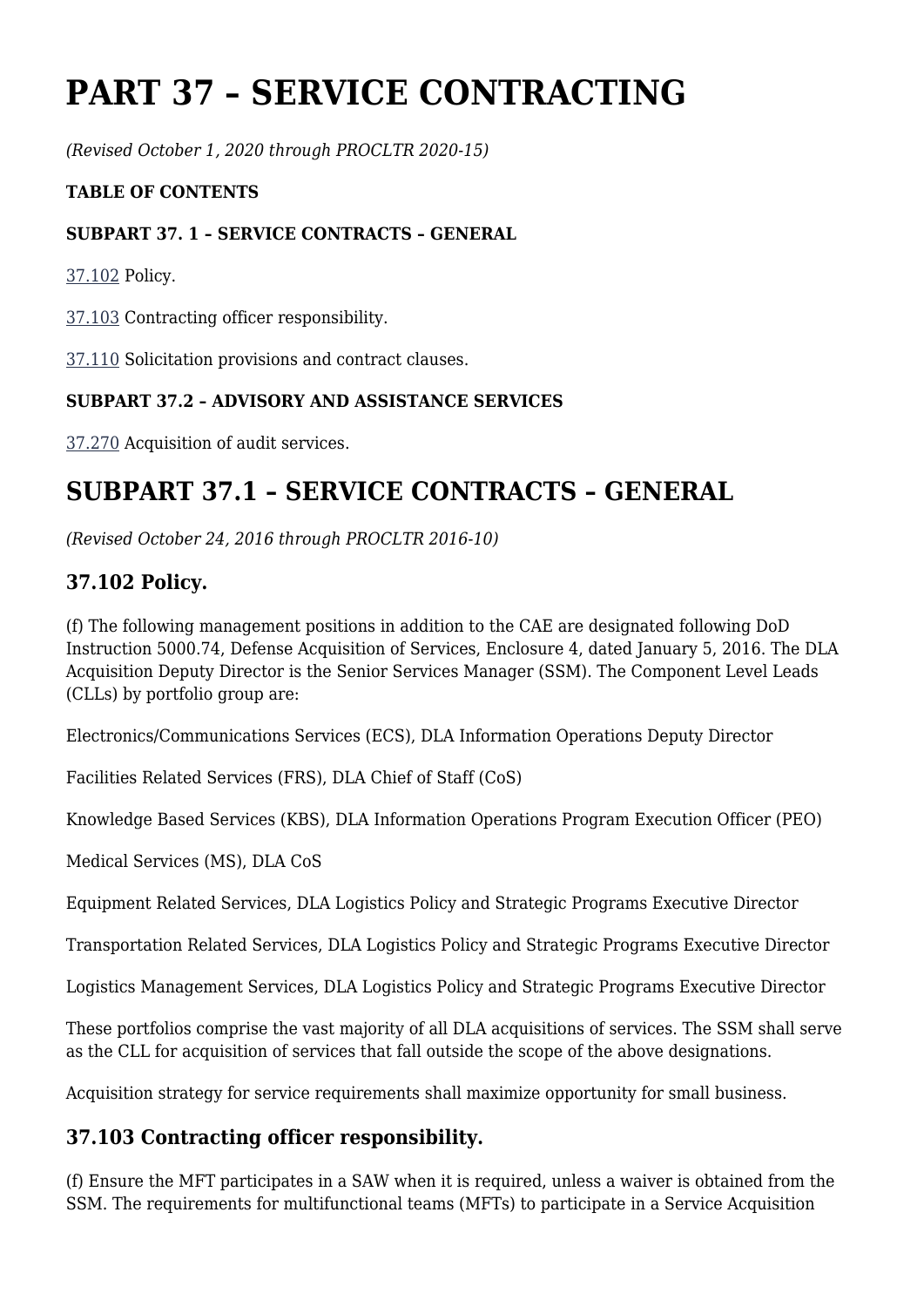Workshop (SAW), or equivalent program are provided in DoD Instruction (DoDI) 5000.74, Defense Acquisition of Services, in Section 4: Procedures. See [DoD Instructions](https://www.esd.whs.mil/Directives/issuances/dodi/) [\(https://www.esd.whs.mil/Directives/issuances/dodi/](https://www.esd.whs.mil/Directives/issuances/dodi/)) for a listing of DoDIs. A request for a waiver must be submitted through the DLA Acquisition Operations Division. Coordinate all acquisitions that meet the criteria for a SAW with the SSM.

(g) Refer to DLA Manual 5000.74, Subject: DLA Acquisition of Services, Enclosure 2, paragraph 13 for additional responsibilities.

(S-90) Solicitations and contracts shall include procurement note C05 when the services to be provided require professional employees, and evaluation of proposed key managerial personnel is required to assess the probability of successful performance.

\*\*\*\*\*

C05 Changes to Key Personnel (OCT 2016)

Certain skilled, experienced, professional and/or technical personnel are essential for successful accomplishment of the work to be performed under this contract. These are defined as "key personnel" and are those persons whose resumes are submitted as part of the technical/business proposal for evaluation. The contractor shall use key personnel as identified in its proposal during the performance of this contract and will request contracting officer approval prior to any changes. Requests for approval of any changes shall be in writing with a detailed explanation of the circumstances necessitating the change. The request must contain a complete resume for the new key personnel and any other pertinent information, such as degrees, certifications, and work history. New key personnel must have qualifications that are equal to or higher than those being replaced. The contracting officer will evaluate the request and notify the contractor whether the requested change is acceptable to the Government.

\*\*\*\*\*

## **37.110 Solicitation provisions and contract clauses.**

(a) Solicitations shall include procurement note L07 to identify Government points of contact for offerors who wish to inspect the Government installation where services will be performed.

\*\*\*\*\*

L07 Site Visit Instructions (OCT 2016)

Primary Name: Phone Number

Alternate Name: Phone Number

\*\*\*\*\*

# **SUBPART 37.2 – ADVISORY AND ASSISTANCE SERVICES**

*(Revised October 1, 2020 through PROCLTR 2020-15)*

## **37.270 Acquisition of audit services.**

(a) *General policy.*